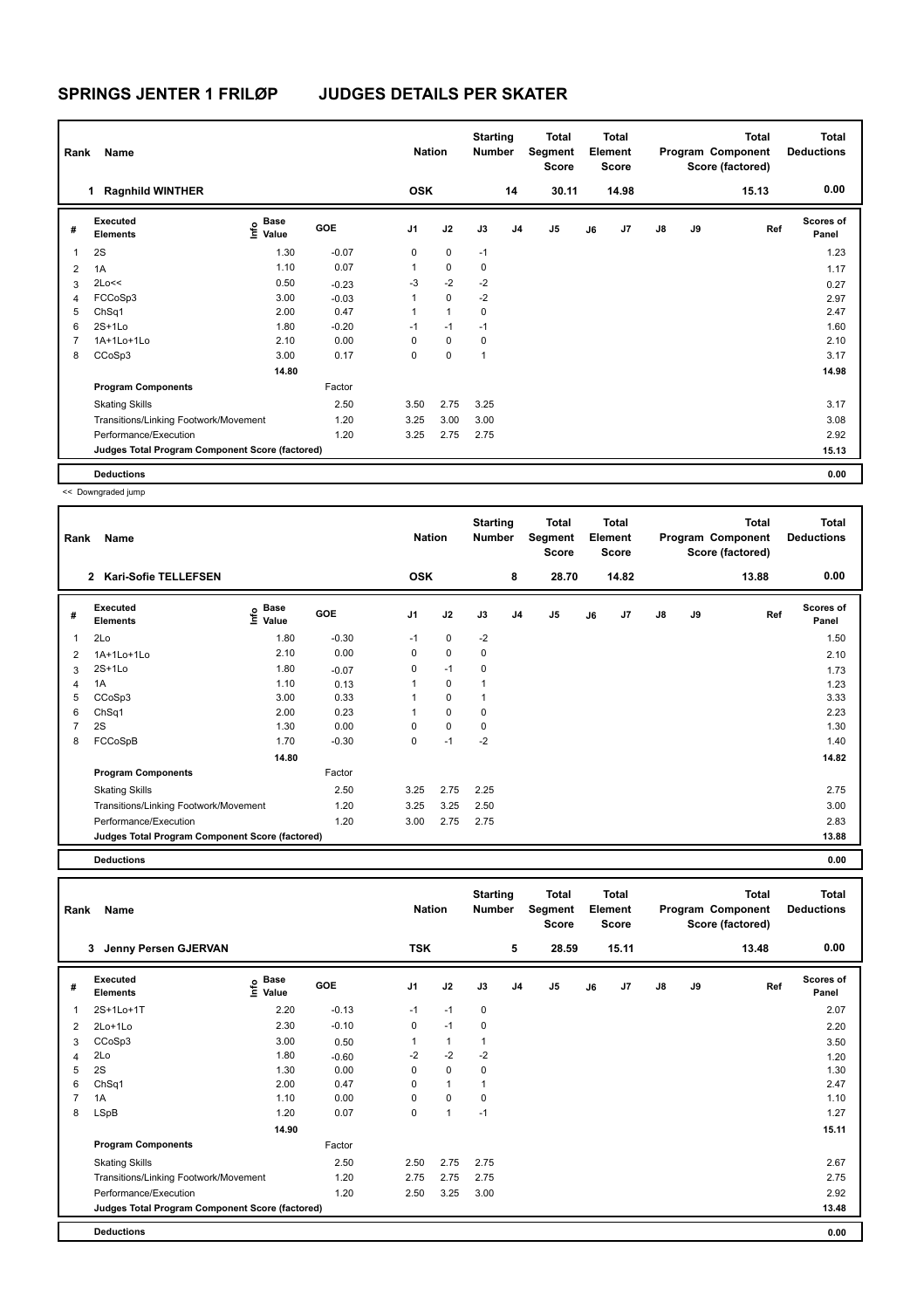| Rank | <b>Name</b>                                     |                           |         | <b>Nation</b>  |              | <b>Starting</b><br>Number |                | Total<br>Segment<br><b>Score</b> |    | <b>Total</b><br>Element<br><b>Score</b> |               |    | <b>Total</b><br>Program Component<br>Score (factored) | Total<br><b>Deductions</b> |
|------|-------------------------------------------------|---------------------------|---------|----------------|--------------|---------------------------|----------------|----------------------------------|----|-----------------------------------------|---------------|----|-------------------------------------------------------|----------------------------|
|      | 4 Vibeke Suk Nam CHENG                          |                           |         | <b>TT</b>      |              |                           | 16             | 28.01                            |    | 12.71                                   |               |    | 15.30                                                 | 0.00                       |
| #    | Executed<br><b>Elements</b>                     | Base<br>o Base<br>⊆ Value | GOE     | J <sub>1</sub> | J2           | J3                        | J <sub>4</sub> | J5                               | J6 | J7                                      | $\mathsf{J}8$ | J9 | Ref                                                   | <b>Scores of</b><br>Panel  |
| 1    | $2S+1T$                                         | 1.70                      | 0.07    | $\mathbf{1}$   | $\mathbf 0$  | $\mathbf 0$               |                |                                  |    |                                         |               |    |                                                       | 1.77                       |
| 2    | 1Lz+1A+1Lo+SEQ                                  | 1.36                      | 0.07    | 1              | $\mathbf 0$  | 0                         |                |                                  |    |                                         |               |    |                                                       | 1.43                       |
| 3    | <b>LSpB</b>                                     | 1.20                      | $-0.03$ | 0              | $\mathbf{1}$ | $-2$                      |                |                                  |    |                                         |               |    |                                                       | 1.17                       |
| 4    | ChSq1                                           | 2.00                      | 0.47    | 1              | $\mathbf 0$  | 1                         |                |                                  |    |                                         |               |    |                                                       | 2.47                       |
| 5    | 2Lo                                             | 1.80                      | 0.00    | 0              | $\mathbf 0$  | 0                         |                |                                  |    |                                         |               |    |                                                       | 1.80                       |
| 6    | 1A                                              | 1.10                      | 0.00    | 0              | $\mathbf 0$  | 0                         |                |                                  |    |                                         |               |    |                                                       | 1.10                       |
|      | 2S                                              | 1.30                      | $-0.40$ | $-2$           | $-2$         | $-2$                      |                |                                  |    |                                         |               |    |                                                       | 0.90                       |
| 8    | CCoSp1                                          | 2.00                      | 0.07    | 1              | $\mathbf 0$  | $-1$                      |                |                                  |    |                                         |               |    |                                                       | 2.07                       |
|      |                                                 | 12.46                     |         |                |              |                           |                |                                  |    |                                         |               |    |                                                       | 12.71                      |
|      | <b>Program Components</b>                       |                           | Factor  |                |              |                           |                |                                  |    |                                         |               |    |                                                       |                            |
|      | <b>Skating Skills</b>                           |                           | 2.50    | 3.25           | 3.00         | 3.00                      |                |                                  |    |                                         |               |    |                                                       | 3.08                       |
|      | Transitions/Linking Footwork/Movement           |                           | 1.20    | 3.50           | 2.75         | 3.25                      |                |                                  |    |                                         |               |    |                                                       | 3.17                       |
|      | Performance/Execution                           |                           | 1.20    | 3.50           | 3.00         | 3.00                      |                |                                  |    |                                         |               |    |                                                       | 3.17                       |
|      | Judges Total Program Component Score (factored) |                           |         |                |              |                           |                |                                  |    |                                         |               |    |                                                       | 15.30                      |
|      | <b>Deductions</b>                               |                           |         |                |              |                           |                |                                  |    |                                         |               |    |                                                       | 0.00                       |

| Rank           | Name                                            |                                  |                   | <b>Nation</b> |              | <b>Starting</b><br><b>Number</b> |    | Total<br>Segment<br><b>Score</b> |    | <b>Total</b><br>Element<br><b>Score</b> |               |    | <b>Total</b><br>Program Component<br>Score (factored) | <b>Total</b><br><b>Deductions</b> |
|----------------|-------------------------------------------------|----------------------------------|-------------------|---------------|--------------|----------------------------------|----|----------------------------------|----|-----------------------------------------|---------------|----|-------------------------------------------------------|-----------------------------------|
|                | <b>Frida Turiddotter BERGE</b><br>5             |                                  |                   | <b>AKK</b>    |              |                                  | 4  | 26.18                            |    | 15.00                                   |               |    | 13.18                                                 | 2.00                              |
| #              | Executed<br><b>Elements</b>                     | <b>Base</b><br>e Base<br>⊆ Value | GOE               | J1            | J2           | J3                               | J4 | J <sub>5</sub>                   | J6 | J7                                      | $\mathsf{J}8$ | J9 | Ref                                                   | Scores of<br>Panel                |
| 1              | 2Lo                                             | 1.80                             | 0.20              | $\mathbf{1}$  | $\mathbf{1}$ | $\pmb{0}$                        |    |                                  |    |                                         |               |    |                                                       | 2.00                              |
| 2              | $2T+T+1L0$                                      | 1.80                             | $-0.27$           | $-1$          | $-1$         | $-2$                             |    |                                  |    |                                         |               |    |                                                       | 1.53                              |
| 3              | LSp1                                            | 1.50                             | 0.33              | 1             | $\mathbf{1}$ | $\mathbf 0$                      |    |                                  |    |                                         |               |    |                                                       | 1.83                              |
| $\overline{4}$ | 2S                                              | 1.30                             | 0.00              | 0             | $\mathbf 0$  | $\pmb{0}$                        |    |                                  |    |                                         |               |    |                                                       | 1.30                              |
| 5              | ChSq1                                           | 2.00                             | 0.47              | $\mathbf 0$   | $\mathbf{1}$ | $\overline{1}$                   |    |                                  |    |                                         |               |    |                                                       | 2.47                              |
| 6              | 2F                                              | 1.80                             | $-0.90$           | $-3$          | $-3$         | $-3$                             |    |                                  |    |                                         |               |    |                                                       | 0.90                              |
| $\overline{7}$ | $1A+2T$                                         | 2.40                             | $-0.60$           | $-3$          | $-3$         | $-3$                             |    |                                  |    |                                         |               |    |                                                       | 1.80                              |
| 8              | CCoSp3                                          | 3.00                             | 0.17              | 1             | $\mathbf 0$  | $\mathbf 0$                      |    |                                  |    |                                         |               |    |                                                       | 3.17                              |
|                |                                                 | 15.60                            |                   |               |              |                                  |    |                                  |    |                                         |               |    |                                                       | 15.00                             |
|                | <b>Program Components</b>                       |                                  | Factor            |               |              |                                  |    |                                  |    |                                         |               |    |                                                       |                                   |
|                | <b>Skating Skills</b>                           |                                  | 2.50              | 3.00          | 2.50         | 2.75                             |    |                                  |    |                                         |               |    |                                                       | 2.75                              |
|                | Transitions/Linking Footwork/Movement           |                                  | 1.20              | 2.75          | 3.00         | 2.50                             |    |                                  |    |                                         |               |    |                                                       | 2.75                              |
|                | Performance/Execution                           |                                  | 1.20              | 2.50          | 2.75         | 2.25                             |    |                                  |    |                                         |               |    |                                                       | 2.50                              |
|                | Judges Total Program Component Score (factored) |                                  |                   |               |              |                                  |    |                                  |    |                                         |               |    |                                                       | 13.18                             |
|                | <b>Deductions</b>                               |                                  | $-2.00$<br>Falls: |               |              |                                  |    |                                  |    |                                         |               |    |                                                       | $-2.00$                           |

| Rank | <b>Name</b>                                     |                                  |                   | <b>Nation</b>  |              | <b>Starting</b><br>Number |                | <b>Total</b><br>Segment<br><b>Score</b> |    | <b>Total</b><br>Element<br>Score |               |    | <b>Total</b><br>Program Component<br>Score (factored) | <b>Total</b><br><b>Deductions</b> |
|------|-------------------------------------------------|----------------------------------|-------------------|----------------|--------------|---------------------------|----------------|-----------------------------------------|----|----------------------------------|---------------|----|-------------------------------------------------------|-----------------------------------|
|      | <b>Amalie FINNESTAD</b><br>6                    |                                  |                   | <b>SKK</b>     |              |                           | $\overline{7}$ | 23.82                                   |    | 12.17                            |               |    | 12.65                                                 | 1.00                              |
| #    | <b>Executed</b><br><b>Elements</b>              | <b>Base</b><br>e Base<br>E Value | GOE               | J <sub>1</sub> | J2           | J3                        | J <sub>4</sub> | J5                                      | J6 | J7                               | $\mathsf{J}8$ | J9 | Ref                                                   | <b>Scores of</b><br>Panel         |
| 1    | 1A+1T+1Lo                                       | 2.00                             | 0.00              | 0              | $\mathbf 0$  | 0                         |                |                                         |    |                                  |               |    |                                                       | 2.00                              |
| 2    | 2S                                              | 1.30                             | $-0.07$           | 0              | $-1$         | 0                         |                |                                         |    |                                  |               |    |                                                       | 1.23                              |
| 3    | CCoSpB                                          | 1.70                             | 0.67              | 2              | $\mathbf{1}$ | 1                         |                |                                         |    |                                  |               |    |                                                       | 2.37                              |
| 4    | 2S+SEQ                                          | 1.04                             | $-0.60$           | $-3$           | $-3$         | $-3$                      |                |                                         |    |                                  |               |    |                                                       | 0.44                              |
| 5    | 1A                                              | 1.10                             | 0.00              | 0              | $\mathbf 0$  | 0                         |                |                                         |    |                                  |               |    |                                                       | 1.10                              |
| 6    | ChSq1                                           | 2.00                             | 0.70              | $\mathbf{1}$   | $\mathbf{1}$ | 1                         |                |                                         |    |                                  |               |    |                                                       | 2.70                              |
|      | 1F                                              | 0.50                             | 0.13              | 1              | $\mathbf 0$  | 1                         |                |                                         |    |                                  |               |    |                                                       | 0.63                              |
| 8    | CSSp1                                           | 1.90                             | $-0.20$           | 0              | $-1$         | $-1$                      |                |                                         |    |                                  |               |    |                                                       | 1.70                              |
|      |                                                 | 11.54                            |                   |                |              |                           |                |                                         |    |                                  |               |    |                                                       | 12.17                             |
|      | <b>Program Components</b>                       |                                  | Factor            |                |              |                           |                |                                         |    |                                  |               |    |                                                       |                                   |
|      | <b>Skating Skills</b>                           |                                  | 2.50              | 2.50           | 2.25         | 2.50                      |                |                                         |    |                                  |               |    |                                                       | 2.42                              |
|      | Transitions/Linking Footwork/Movement           |                                  | 1.20              | 2.75           | 2.50         | 2.75                      |                |                                         |    |                                  |               |    |                                                       | 2.67                              |
|      | Performance/Execution                           |                                  | 1.20              | 3.25           | 2.75         | 2.50                      |                |                                         |    |                                  |               |    |                                                       | 2.83                              |
|      | Judges Total Program Component Score (factored) |                                  |                   |                |              |                           |                |                                         |    |                                  |               |    |                                                       | 12.65                             |
|      | <b>Deductions</b>                               |                                  | $-1.00$<br>Falls: |                |              |                           |                |                                         |    |                                  |               |    |                                                       | $-1.00$                           |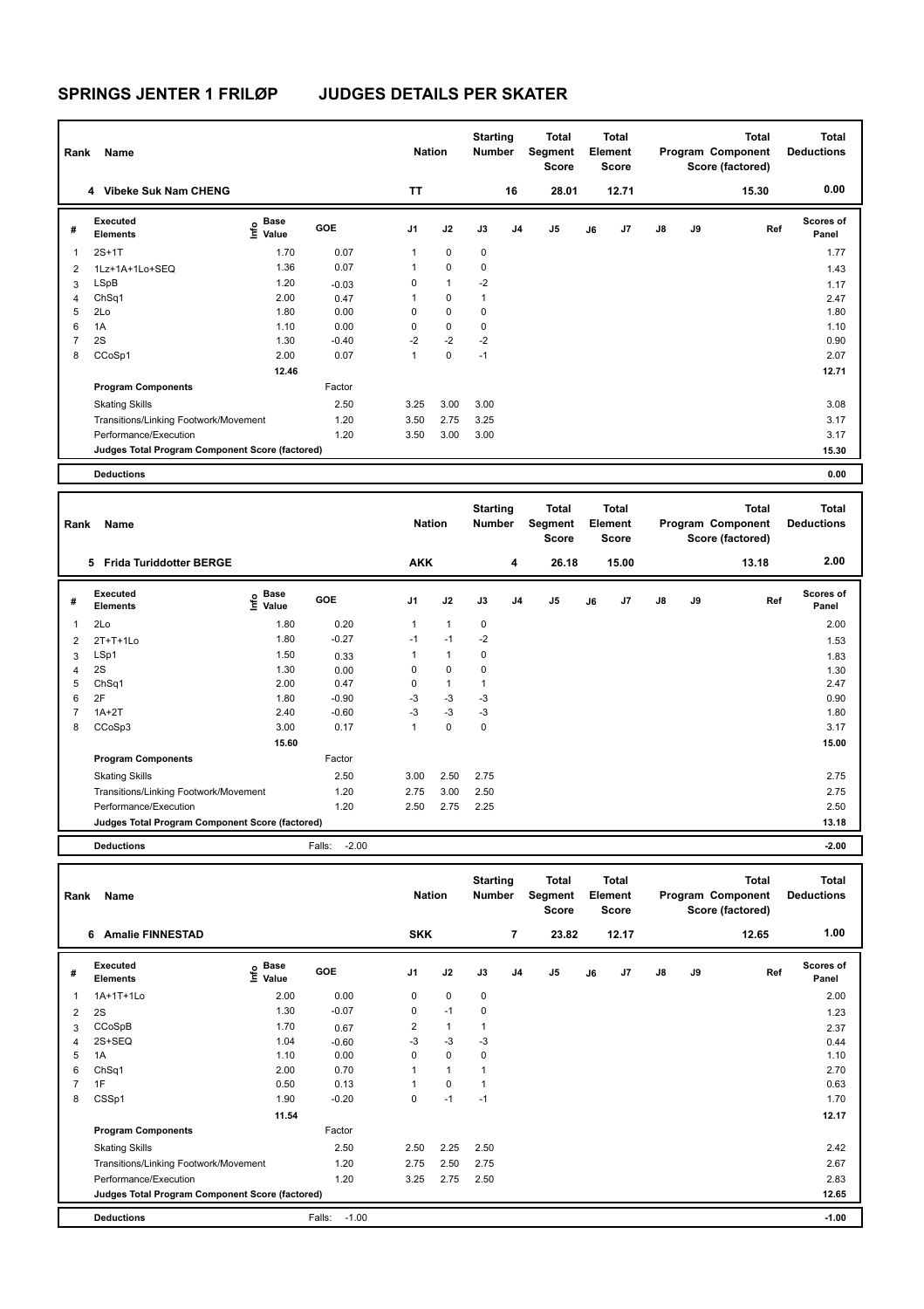| Rank | Name                                            |                                  |         | <b>Nation</b>  |              | <b>Starting</b><br><b>Number</b> |                | Total<br>Segment<br><b>Score</b> |    | Total<br>Element<br><b>Score</b> |               |    | <b>Total</b><br>Program Component<br>Score (factored) | Total<br><b>Deductions</b> |
|------|-------------------------------------------------|----------------------------------|---------|----------------|--------------|----------------------------------|----------------|----------------------------------|----|----------------------------------|---------------|----|-------------------------------------------------------|----------------------------|
|      | <b>Charlotte SCHØNING CHUTJIAN</b><br>7         |                                  |         | <b>OSK</b>     |              |                                  | 12             | 22.86                            |    | 11.03                            |               |    | 11.83                                                 | 0.00                       |
| #    | <b>Executed</b><br><b>Elements</b>              | <b>Base</b><br>o Base<br>⊆ Value | GOE     | J <sub>1</sub> | J2           | J3                               | J <sub>4</sub> | J5                               | J6 | J7                               | $\mathsf{J}8$ | J9 | Ref                                                   | <b>Scores of</b><br>Panel  |
| 1    | 1A                                              | 1.10                             | 0.00    | 0              | $\mathbf 0$  | $\mathbf 0$                      |                |                                  |    |                                  |               |    |                                                       | 1.10                       |
| 2    | 2S                                              | 1.30                             | $-0.47$ | $-3$           | $-2$         | $-2$                             |                |                                  |    |                                  |               |    |                                                       | 0.83                       |
| 3    | CCoSp1                                          | 2.00                             | 0.33    | $\mathbf{1}$   | $\mathbf{1}$ | 0                                |                |                                  |    |                                  |               |    |                                                       | 2.33                       |
| 4    | 1Lo+1Lo+1Lo                                     | 1.50                             | 0.00    | 0              | $\mathbf 0$  | 0                                |                |                                  |    |                                  |               |    |                                                       | 1.50                       |
| 5    | ChSq1                                           | 2.00                             | 0.47    | $\mathbf{1}$   | $\mathbf{1}$ | 0                                |                |                                  |    |                                  |               |    |                                                       | 2.47                       |
| 6    | $1A+1T$                                         | 1.50                             | $-0.07$ | 0              | $-1$         | 0                                |                |                                  |    |                                  |               |    |                                                       | 1.43                       |
|      | LSpB                                            | 1.20                             | $-0.40$ | $-2$           | $-2$         | 0                                |                |                                  |    |                                  |               |    |                                                       | 0.80                       |
| 8    | 1F                                              | 0.50                             | 0.07    | 1              | $\mathbf 0$  | 0                                |                |                                  |    |                                  |               |    |                                                       | 0.57                       |
|      |                                                 | 11.10                            |         |                |              |                                  |                |                                  |    |                                  |               |    |                                                       | 11.03                      |
|      | <b>Program Components</b>                       |                                  | Factor  |                |              |                                  |                |                                  |    |                                  |               |    |                                                       |                            |
|      | <b>Skating Skills</b>                           |                                  | 2.50    | 2.75           | 2.50         | 1.75                             |                |                                  |    |                                  |               |    |                                                       | 2.33                       |
|      | Transitions/Linking Footwork/Movement           |                                  | 1.20    | 3.00           | 2.25         | 1.75                             |                |                                  |    |                                  |               |    |                                                       | 2.33                       |
|      | Performance/Execution                           |                                  | 1.20    | 3.25           | 2.75         | 2.00                             |                |                                  |    |                                  |               |    |                                                       | 2.67                       |
|      | Judges Total Program Component Score (factored) |                                  |         |                |              |                                  |                |                                  |    |                                  |               |    |                                                       | 11.83                      |
|      | <b>Deductions</b>                               |                                  |         |                |              |                                  |                |                                  |    |                                  |               |    |                                                       | 0.00                       |

| Rank           | Name                                            |                     |                   | <b>Nation</b>  |      | <b>Starting</b><br><b>Number</b> |                | <b>Total</b><br>Segment<br><b>Score</b> |    | <b>Total</b><br>Element<br>Score |               |    | <b>Total</b><br>Program Component<br>Score (factored) | Total<br><b>Deductions</b> |
|----------------|-------------------------------------------------|---------------------|-------------------|----------------|------|----------------------------------|----------------|-----------------------------------------|----|----------------------------------|---------------|----|-------------------------------------------------------|----------------------------|
|                | <b>Solvor OMLI-MOE</b><br>8                     |                     |                   | <b>BSK</b>     |      |                                  | 13             | 20.79                                   |    | 10.81                            |               |    | 11.98                                                 | 2.00                       |
| #              | Executed<br><b>Elements</b>                     | Base<br>۴٥<br>Value | GOE               | J <sub>1</sub> | J2   | J3                               | J <sub>4</sub> | J <sub>5</sub>                          | J6 | J <sub>7</sub>                   | $\mathsf{J}8$ | J9 | Ref                                                   | Scores of<br>Panel         |
| 1              | $1A+1Lo$                                        | 1.60                | 0.00              | 1              | 0    | $-1$                             |                |                                         |    |                                  |               |    |                                                       | 1.60                       |
| 2              | 2S                                              | 1.30                | $-0.60$           | $-3$           | $-3$ | $-3$                             |                |                                         |    |                                  |               |    |                                                       | 0.70                       |
| 3              | 1A                                              | 1.10                | 0.00              | 0              | 0    | 0                                |                |                                         |    |                                  |               |    |                                                       | 1.10                       |
| $\overline{4}$ | 2T                                              | 1.30                | 0.00              | 0              | 0    | 0                                |                |                                         |    |                                  |               |    |                                                       | 1.30                       |
| 5              | ChSq1                                           | 2.00                | 0.00              | 0              | 0    | 0                                |                |                                         |    |                                  |               |    |                                                       | 2.00                       |
| 6              | CoSp2                                           | 2.00                | 0.17              | 1              | 0    | 0                                |                |                                         |    |                                  |               |    |                                                       | 2.17                       |
| 7              | 2T+SEQ                                          | 1.04                | $-0.60$           | $-3$           | $-3$ | $-3$                             |                |                                         |    |                                  |               |    |                                                       | 0.44                       |
| 8              | CSSpB                                           | 1.60                | $-0.10$           | 0              | $-1$ | 0                                |                |                                         |    |                                  |               |    |                                                       | 1.50                       |
|                |                                                 | 11.94               |                   |                |      |                                  |                |                                         |    |                                  |               |    |                                                       | 10.81                      |
|                | <b>Program Components</b>                       |                     | Factor            |                |      |                                  |                |                                         |    |                                  |               |    |                                                       |                            |
|                | <b>Skating Skills</b>                           |                     | 2.50              | 3.00           | 2.50 | 2.50                             |                |                                         |    |                                  |               |    |                                                       | 2.67                       |
|                | Transitions/Linking Footwork/Movement           |                     | 1.20              | 2.75           | 2.00 | 2.00                             |                |                                         |    |                                  |               |    |                                                       | 2.25                       |
|                | Performance/Execution                           |                     | 1.20              | 2.50           | 2.25 | 1.75                             |                |                                         |    |                                  |               |    |                                                       | 2.17                       |
|                | Judges Total Program Component Score (factored) |                     |                   |                |      |                                  |                |                                         |    |                                  |               |    |                                                       | 11.98                      |
|                | <b>Deductions</b>                               |                     | $-2.00$<br>Falls: |                |      |                                  |                |                                         |    |                                  |               |    |                                                       | $-2.00$                    |

| Rank | Name                                            |                                  |            | <b>Nation</b>            |                          | <b>Starting</b><br>Number |                | Total<br>Segment<br><b>Score</b> |    | <b>Total</b><br>Element<br>Score |               |    | <b>Total</b><br>Program Component<br>Score (factored) | Total<br><b>Deductions</b> |
|------|-------------------------------------------------|----------------------------------|------------|--------------------------|--------------------------|---------------------------|----------------|----------------------------------|----|----------------------------------|---------------|----|-------------------------------------------------------|----------------------------|
|      | 9<br>Klara Arima BLITZNER                       |                                  |            | <b>BKK</b>               |                          |                           | 1              | 17.38                            |    | 8.90                             |               |    | 8.48                                                  | 0.00                       |
| #    | <b>Executed</b><br><b>Elements</b>              | <b>Base</b><br>e Base<br>E Value | <b>GOE</b> | J1                       | J2                       | J3                        | J <sub>4</sub> | J5                               | J6 | J7                               | $\mathsf{J}8$ | J9 | Ref                                                   | Scores of<br>Panel         |
| 1    | 1A<<                                            | 0.00                             | 0.00       | $\overline{\phantom{a}}$ | $\overline{\phantom{a}}$ | $\overline{\phantom{a}}$  |                |                                  |    |                                  |               |    |                                                       | 0.00                       |
| 2    | $1$ Lo $+1$ Lo                                  | 1.00                             | 0.00       | 0                        | 0                        | 0                         |                |                                  |    |                                  |               |    |                                                       | 1.00                       |
| 3    | LSpB                                            | 1.20                             | $-0.30$    | 0                        | $-1$                     | $-2$                      |                |                                  |    |                                  |               |    |                                                       | 0.90                       |
| 4    | 1Lz+1Lo+1T                                      | 1.50                             | 0.00       | 0                        | $\mathbf 0$              | 0                         |                |                                  |    |                                  |               |    |                                                       | 1.50                       |
| 5    | 1Lo                                             | 0.50                             | 0.00       | 0                        | $\mathbf 0$              | 0                         |                |                                  |    |                                  |               |    |                                                       | 0.50                       |
| 6    | Ch <sub>Sq1</sub>                               | 2.00                             | $-0.17$    | $-1$                     | $\mathbf 0$              | 0                         |                |                                  |    |                                  |               |    |                                                       | 1.83                       |
| 7    | 1F                                              | 0.50                             | 0.00       | 0                        | $\mathbf 0$              | 0                         |                |                                  |    |                                  |               |    |                                                       | 0.50                       |
| 8    | CCoSp2                                          | 2.50                             | 0.17       | 0                        | $\mathbf{1}$             | 0                         |                |                                  |    |                                  |               |    |                                                       | 2.67                       |
|      |                                                 | 9.20                             |            |                          |                          |                           |                |                                  |    |                                  |               |    |                                                       | 8.90                       |
|      | <b>Program Components</b>                       |                                  | Factor     |                          |                          |                           |                |                                  |    |                                  |               |    |                                                       |                            |
|      | <b>Skating Skills</b>                           |                                  | 2.50       | 2.00                     | 1.75                     | 1.75                      |                |                                  |    |                                  |               |    |                                                       | 1.83                       |
|      | Transitions/Linking Footwork/Movement           |                                  | 1.20       | 1.75                     | 1.50                     | 1.50                      |                |                                  |    |                                  |               |    |                                                       | 1.58                       |
|      | Performance/Execution                           |                                  | 1.20       | 1.75                     | 1.75                     | 1.50                      |                |                                  |    |                                  |               |    |                                                       | 1.67                       |
|      | Judges Total Program Component Score (factored) |                                  |            |                          |                          |                           |                |                                  |    |                                  |               |    |                                                       | 8.48                       |
|      | <b>Deductions</b>                               |                                  |            |                          |                          |                           |                |                                  |    |                                  |               |    |                                                       | 0.00                       |

<< Downgraded jump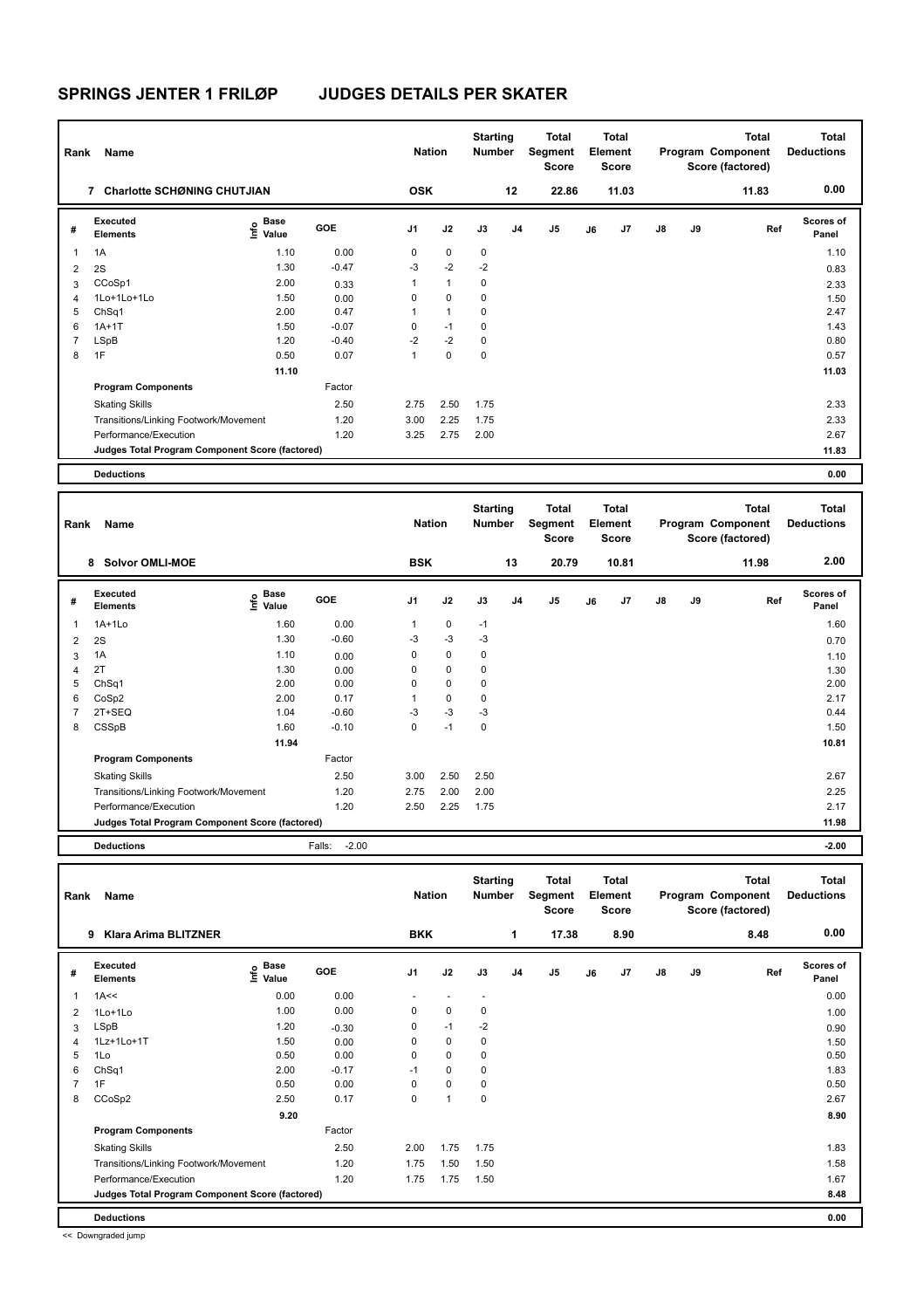| Rank | Name                                            |                                  |                   | <b>Nation</b> |              | <b>Starting</b><br>Number |                | <b>Total</b><br>Segment<br><b>Score</b> |    | Total<br>Element<br><b>Score</b> |               |    | <b>Total</b><br>Program Component<br>Score (factored) | Total<br><b>Deductions</b> |
|------|-------------------------------------------------|----------------------------------|-------------------|---------------|--------------|---------------------------|----------------|-----------------------------------------|----|----------------------------------|---------------|----|-------------------------------------------------------|----------------------------|
|      | Eileen GOLAMINI<br>10                           |                                  |                   | OI            |              |                           | $\overline{2}$ | 17.12                                   |    | 9.64                             |               |    | 8.48                                                  | 1.00                       |
| #    | Executed<br><b>Elements</b>                     | <b>Base</b><br>o Base<br>⊆ Value | GOE               | J1            | J2           | J3                        | J <sub>4</sub> | J5                                      | J6 | J7                               | $\mathsf{J}8$ | J9 | Ref                                                   | <b>Scores of</b><br>Panel  |
| 1    | 1A+1T+1Lo                                       | 2.00                             | $-0.20$           | 0             | $-1$         | $-2$                      |                |                                         |    |                                  |               |    |                                                       | 1.80                       |
| 2    | 1Lo                                             | 0.50                             | 0.07              | $\mathbf{1}$  | $\mathbf 0$  | 0                         |                |                                         |    |                                  |               |    |                                                       | 0.57                       |
| 3    | CoSpB                                           | 1.50                             | 0.00              | 0             | $\mathbf 0$  | 0                         |                |                                         |    |                                  |               |    |                                                       | 1.50                       |
| 4    | 1F                                              | 0.50                             | 0.20              | 1             | $\mathbf{1}$ |                           |                |                                         |    |                                  |               |    |                                                       | 0.70                       |
| 5    | ChSq1                                           | 2.00                             | 0.07              | $-1$          | 0            |                           |                |                                         |    |                                  |               |    |                                                       | 2.07                       |
| 6    | 1A                                              | 1.10                             | $-0.60$           | $-3$          | $-3$         | $-3$                      |                |                                         |    |                                  |               |    |                                                       | 0.50                       |
|      | CCoSp1                                          | 2.00                             | $-0.50$           | $-2$          | $-1$         | $-2$                      |                |                                         |    |                                  |               |    |                                                       | 1.50                       |
| 8    | $1F+1Lo$                                        | 1.00                             | 0.00              | 0             | $\mathbf 0$  | 0                         |                |                                         |    |                                  |               |    |                                                       | 1.00                       |
|      |                                                 | 10.60                            |                   |               |              |                           |                |                                         |    |                                  |               |    |                                                       | 9.64                       |
|      | <b>Program Components</b>                       |                                  | Factor            |               |              |                           |                |                                         |    |                                  |               |    |                                                       |                            |
|      | <b>Skating Skills</b>                           |                                  | 2.50              | 1.75          | 2.00         | 1.75                      |                |                                         |    |                                  |               |    |                                                       | 1.83                       |
|      | Transitions/Linking Footwork/Movement           |                                  | 1.20              | 1.50          | 1.50         | 1.50                      |                |                                         |    |                                  |               |    |                                                       | 1.50                       |
|      | Performance/Execution                           |                                  | 1.20              | 2.00          | 1.50         | 1.75                      |                |                                         |    |                                  |               |    |                                                       | 1.75                       |
|      | Judges Total Program Component Score (factored) |                                  |                   |               |              |                           |                |                                         |    |                                  |               |    |                                                       | 8.48                       |
|      | <b>Deductions</b>                               |                                  | $-1.00$<br>Falls: |               |              |                           |                |                                         |    |                                  |               |    |                                                       | $-1.00$                    |

| Rank           | Name                                            |                            |                   | <b>Nation</b> |              | <b>Starting</b><br><b>Number</b> |                | <b>Total</b><br>Segment<br><b>Score</b> |    | <b>Total</b><br>Element<br><b>Score</b> |               |    | <b>Total</b><br>Program Component<br>Score (factored) | Total<br><b>Deductions</b> |
|----------------|-------------------------------------------------|----------------------------|-------------------|---------------|--------------|----------------------------------|----------------|-----------------------------------------|----|-----------------------------------------|---------------|----|-------------------------------------------------------|----------------------------|
|                | <b>Jessica SITTAMPALLAM</b><br>11               |                            |                   | <b>TT</b>     |              |                                  | 15             | 15.77                                   |    | 8.89                                    |               |    | 7.88                                                  | 1.00                       |
| #              | Executed<br><b>Elements</b>                     | <b>Base</b><br>۴٥<br>Value | GOE               | J1            | J2           | J3                               | J <sub>4</sub> | J <sub>5</sub>                          | J6 | J <sub>7</sub>                          | $\mathsf{J}8$ | J9 | Ref                                                   | Scores of<br>Panel         |
| 1              | 1F+1Lo+1Lo                                      | 1.50                       | 0.00              | 0             | $\mathbf 0$  | $\mathbf 0$                      |                |                                         |    |                                         |               |    |                                                       | 1.50                       |
| 2              | 1A                                              | 1.10                       | $-0.27$           | $-1$          | $-1$         | $-2$                             |                |                                         |    |                                         |               |    |                                                       | 0.83                       |
| 3              | CCoSp1                                          | 2.00                       | $-0.40$           | $-1$          | $-1$         | $-2$                             |                |                                         |    |                                         |               |    |                                                       | 1.60                       |
| $\overline{4}$ | 2S                                              | 1.30                       | $-0.60$           | $-3$          | $-3$         | $-3$                             |                |                                         |    |                                         |               |    |                                                       | 0.70                       |
| 5              | $1A+T+1T$                                       | 1.50                       | $-0.47$           | $-2$          | $-2$         | $-3$                             |                |                                         |    |                                         |               |    |                                                       | 1.03                       |
| 6              | LSpB                                            | 1.20                       | $-0.70$           | $-2$          | $-2$         | $-3$                             |                |                                         |    |                                         |               |    |                                                       | 0.50                       |
| 7              | ChSq1                                           | 2.00                       | 0.23              | 0             | $\mathbf{1}$ | 0                                |                |                                         |    |                                         |               |    |                                                       | 2.23                       |
| 8              | 1Lo                                             | 0.50                       | 0.00              | 0             | $\mathbf 0$  | $\mathbf 0$                      |                |                                         |    |                                         |               |    |                                                       | 0.50                       |
|                |                                                 | 11.10                      |                   |               |              |                                  |                |                                         |    |                                         |               |    |                                                       | 8.89                       |
|                | <b>Program Components</b>                       |                            | Factor            |               |              |                                  |                |                                         |    |                                         |               |    |                                                       |                            |
|                | <b>Skating Skills</b>                           |                            | 2.50              | 1.75          | 2.00         | 1.25                             |                |                                         |    |                                         |               |    |                                                       | 1.67                       |
|                | Transitions/Linking Footwork/Movement           |                            | 1.20              | 2.00          | 2.00         | 1.00                             |                |                                         |    |                                         |               |    |                                                       | 1.67                       |
|                | Performance/Execution                           |                            | 1.20              | 1.50          | 1.75         | 1.00                             |                |                                         |    |                                         |               |    |                                                       | 1.42                       |
|                | Judges Total Program Component Score (factored) |                            |                   |               |              |                                  |                |                                         |    |                                         |               |    |                                                       | 7.88                       |
|                | <b>Deductions</b>                               |                            | $-1.00$<br>Falls: |               |              |                                  |                |                                         |    |                                         |               |    |                                                       | $-1.00$                    |

| Rank | Name                                            |                                      |                   | <b>Nation</b>            |                          | <b>Starting</b><br>Number |                | <b>Total</b><br>Segment<br><b>Score</b> |    | <b>Total</b><br>Element<br><b>Score</b> |    |    | <b>Total</b><br>Program Component<br>Score (factored) | Total<br><b>Deductions</b> |
|------|-------------------------------------------------|--------------------------------------|-------------------|--------------------------|--------------------------|---------------------------|----------------|-----------------------------------------|----|-----------------------------------------|----|----|-------------------------------------------------------|----------------------------|
|      | <b>Una BRATTETEIG</b><br>12                     |                                      |                   | <b>BKK</b>               |                          |                           | 3              | 12.38                                   |    | 5.20                                    |    |    | 8.18                                                  | 1.00                       |
| #    | <b>Executed</b><br><b>Elements</b>              | Base<br>e <sup>Base</sup><br>⊆ Value | GOE               | J <sub>1</sub>           | J2                       | J3                        | J <sub>4</sub> | J5                                      | J6 | J7                                      | J8 | J9 | Ref                                                   | <b>Scores of</b><br>Panel  |
| 1    | 1A<<                                            | 0.00                                 | 0.00              | $\overline{\phantom{a}}$ | $\overline{\phantom{a}}$ | $\overline{\phantom{a}}$  |                |                                         |    |                                         |    |    |                                                       | 0.00                       |
| 2    | 1Lz                                             | 0.60                                 | 0.00              | 0                        | $\mathbf 0$              | $\mathbf 0$               |                |                                         |    |                                         |    |    |                                                       | 0.60                       |
| 3    | $1$ Lo $+1$ Lo                                  | 1.00                                 | 0.00              | 0                        | $\mathbf 0$              | $\mathbf 0$               |                |                                         |    |                                         |    |    |                                                       | 1.00                       |
| 4    | ChSq1                                           | 2.00                                 | 0.00              | 0                        | $\mathbf 0$              | $\mathbf 0$               |                |                                         |    |                                         |    |    |                                                       | 2.00                       |
| 5    | ccosp0                                          | 0.00                                 | 0.00              | $\sim$                   | $\overline{\phantom{a}}$ | $\overline{\phantom{a}}$  |                |                                         |    |                                         |    |    |                                                       | 0.00                       |
| 6    | 1S+1Lo+1Lo                                      | 1.40                                 | $-0.30$           | $-3$                     | $-3$                     | $-3$                      |                |                                         |    |                                         |    |    |                                                       | 1.10                       |
| 7    | 1F                                              | 0.50                                 | 0.00              | 0                        | 0                        | 0                         |                |                                         |    |                                         |    |    |                                                       | 0.50                       |
| 8    | cosp0                                           | 0.00                                 | 0.00              | ٠                        |                          |                           |                |                                         |    |                                         |    |    |                                                       | 0.00                       |
|      |                                                 | 5.50                                 |                   |                          |                          |                           |                |                                         |    |                                         |    |    |                                                       | 5.20                       |
|      | <b>Program Components</b>                       |                                      | Factor            |                          |                          |                           |                |                                         |    |                                         |    |    |                                                       |                            |
|      | <b>Skating Skills</b>                           |                                      | 2.50              | 1.50                     | 1.50                     | 2.00                      |                |                                         |    |                                         |    |    |                                                       | 1.67                       |
|      | Transitions/Linking Footwork/Movement           |                                      | 1.20              | 1.75                     | 2.00                     | 1.25                      |                |                                         |    |                                         |    |    |                                                       | 1.67                       |
|      | Performance/Execution                           |                                      | 1.20              | 1.50                     | 1.75                     | 1.75                      |                |                                         |    |                                         |    |    |                                                       | 1.67                       |
|      | Judges Total Program Component Score (factored) |                                      |                   |                          |                          |                           |                |                                         |    |                                         |    |    |                                                       | 8.18                       |
|      | <b>Deductions</b>                               |                                      | $-1.00$<br>Falls: |                          |                          |                           |                |                                         |    |                                         |    |    |                                                       | $-1.00$                    |

<< Downgraded jump